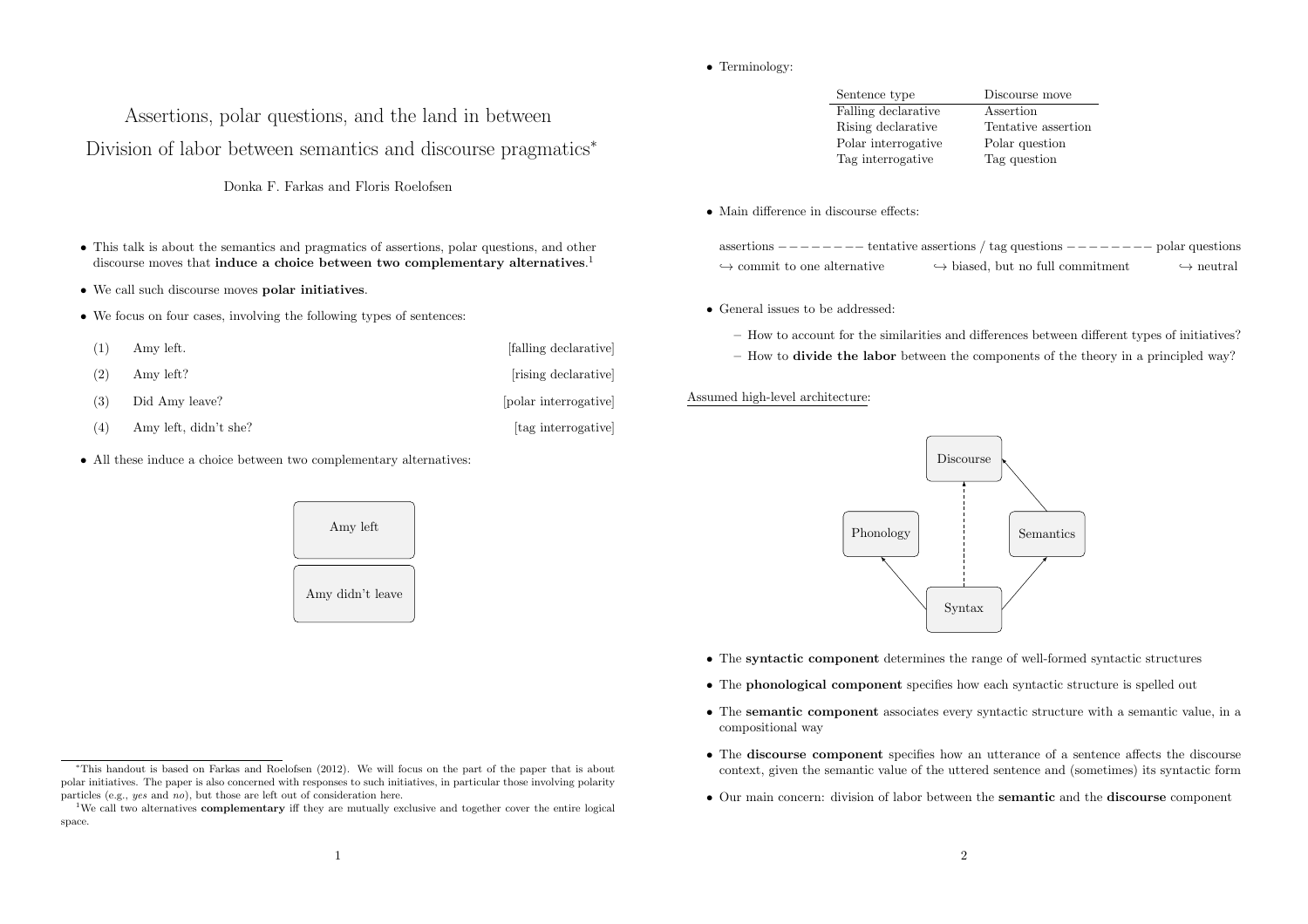#### Basic theoretical desiderata:

- Avoid a stipulative case-by-case treatment of the different types of polar initiatives
- The different types of initiatives should be treated as **uniformly** as possible
- *•* In particular:
	- $-$  The semantic component should assign a **semantic value** to all types of polar initiatives in a uniform way
	- $-$  The discourse component should specify the **discourse effects** of the different types of polar initiatives as uniformly as possible
		- ∗ The default discourse effect of an utterance should be determined completely and uniformly by the semantic value of the uttered sentence
		- ∗ The effect of an utterance can only be taken to diverge from this default effect, if the uttered sentence has a specially marked syntactic form

## Marked and unmarked forms:

- *•* Among falling and rising declaratives, we assume that:
	- falling declaratives are unmarked
	- rising declaratives are marked

Motivation: declaratives are more frequently pronounced with falling intonation<sup>2</sup>

- Among polar and tag interrogatives, we assume that:
	- polar interrogatives are unmarked
	- tag interrogatives are marked

Motivation: tag interrogatives are more complex in form

## Default and non-default initiatives:

- Default initiatives: initiatives that involve unmarked sentence types
- Non-default initiatives: initiatives that involve marked sentence types

| Default         | Non-default          |
|-----------------|----------------------|
| Assertions      | Tentative assertions |
| Polar questions | Tag questions        |

- Since default initiatives involve unmarked sentence types, their discourse effects should be determined completely and uniformly by their semantic value
- However, marked sentence types may be taken to signal non-default discourse effects

• So the effects of a non-default initiative do not need to be determined completely by the semantic value of the uttered sentence

## A concrete example of what we want to avoid:

- *•* Frege (1918) famously assumes that declaratives and polar interrogatives have the same semantic content (contain the same 'thought')
- But the discourse effects of assertions and polar questions are clearly different
- *•* Hence, Frege has to stipulate that they differ in force

"An interrogative sentence and an indicative one contain the same thought; but the indicative contains something else as well, namely, the assertion. The interrogative sentence contains something more too, namely a request. Therefore two things must be distinguished in an indicative sentence: the content, which it has in common with the corresponding sentence-question, and the assertion.<sup>"</sup>

(Frege, 1918, p. 294)<sup>3</sup>

- *•* These assumptions are also prominently adopted in *speech act theory* (e.g., Searle, 1969)
- On these assumptions, the discourse effects of assertions and polar questions are not determined completely by the semantic content of the uttered sentence
- *•* This is something that we want to avoid, if possible
- In Frege's terms, we want to reduce the number of different forces that need to be stipulated
- Ideally, all unmarked forms should be treated uniformly, as having the same default force

# Desired division of labor between semantics and discourse component:

- Default initiatives minimize burden on discourse component; maximize burden on semantics
- *•* Non-default initiatives may place a heavier burden on the discourse component

# Resulting requirement on the semantic component of the theory:

- In order to comply with the above desiderata, we should be able, at the very least, to give a uniform characterization of the discourse effects of default assertions and polar questions
- To this end, our semantic framework needs to be **richer** than the standard **truth-conditional** framework (otherwise we would certainly not be able to avoid Frege's multiple forces)
- What is needed is a framework in which the meaning of a sentence embodies both its informative and its inquisitive content in a uniform way
- For this reason we adopt the framework of **inquisitive semantics**<sup>4</sup>

<sup>2</sup>We don't know of any quantitative studies that corroborate this intuition, references would be much appreciated.

 $3$ The page reference is to the translated version, Frege  $(1956)$ .

<sup>4</sup>See, among others, Groenendijk and Roelofsen (2009); Ciardelli (2009); Ciardelli and Roelofsen (2011); AnderBois (2011); Ciardelli *et al.* (2012, 2013); Roelofsen (2013). The framework builds on earlier work in *alternative semantics* (Hamblin, 1973; Karttunen, 1977; Kratzer and Shimoyama, 2002; Alonso-Ovalle, 2006, among many others), but gives a crucial new twist to the central notion of meaning. For discussion, see Ciardelli *et al.* (2013); Roelofsen (2013).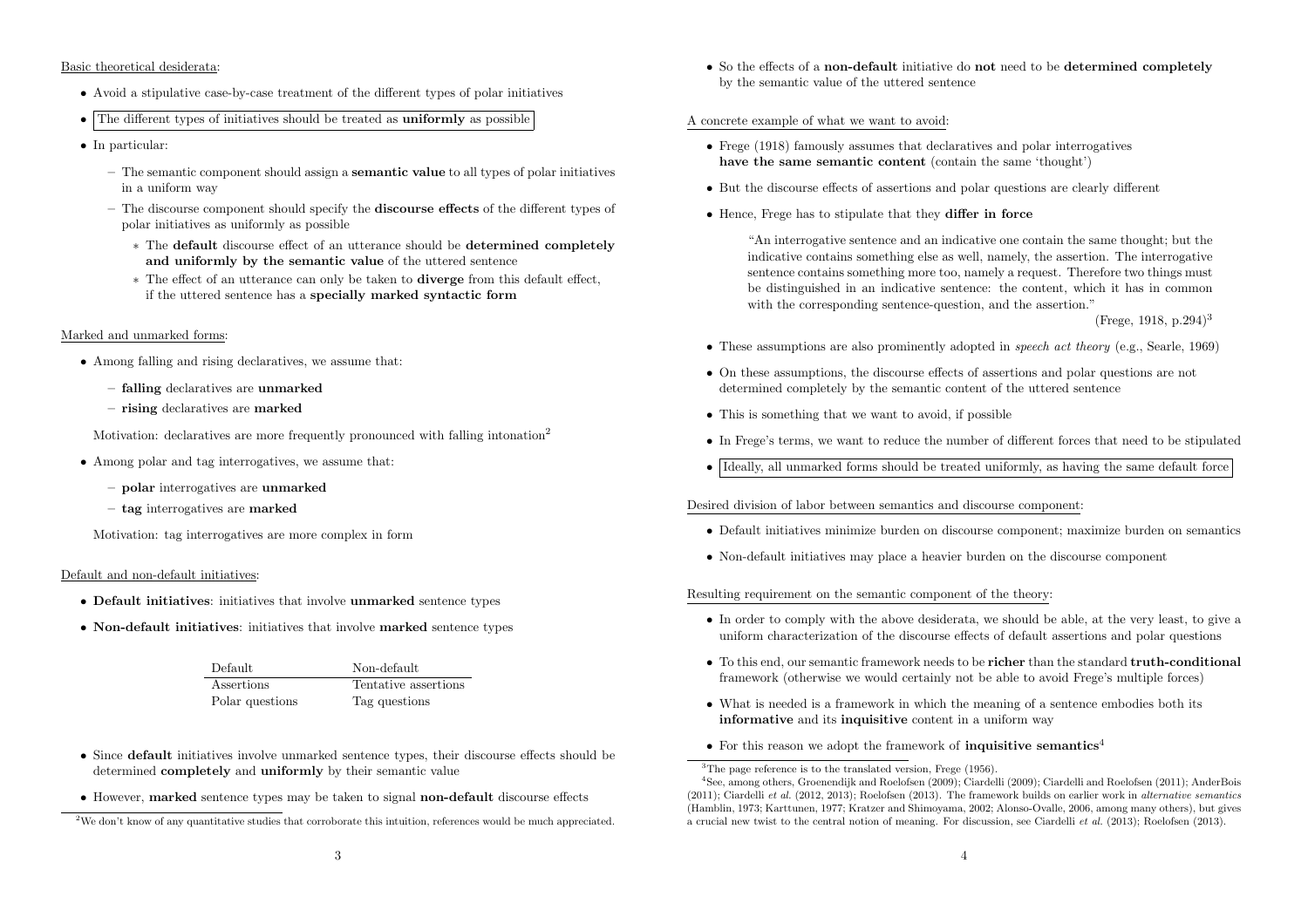• If this framework indeed allows us to characterize the discourse effects of all default polar initiatives in a uniform way, this constitutes an important advantage over other frameworks

# Roadmap:

- *• §*1: default assertions and polar questions
- *• §*2: non-default cases
- *• §*3: summary and conclusion

# 1 Default assertions and polar questions

# 1.1 Semantic framework

• Main feature of inquisitive semantics: the proposition expressed by a sentence captures both its informative content and its inquisitive content

# Basic notions:

- *•* Possibility: set of possible worlds
- **Proposition:** set of possibilities, non-empty and downward closed
- *•* A set of possibilities *A* is downward closed just in case:
	- whenever *A* contains a possibility  $\alpha$ , it also contains every possibility  $\beta \subset \alpha$
- *•* For any set of possibilities *A*, we use *A*<sup>↓</sup> to denote the downward closure of *A*:

 $A^{\downarrow} := {\{\beta \mid \beta \subseteq \alpha \text{ for some } \alpha \in A\}}$ 

- The proposition expressed by a clause  $\varphi$  is denoted as  $\llbracket \varphi \rrbracket$
- The maximal elements of  $\llbracket \varphi \rrbracket$  are called the alternatives in  $\llbracket \varphi \rrbracket$
- *•* Two simple examples, depicted below:
- (5)  $[\text{Amy left}] = \{\{w : \text{Amy left in } w\}\}$
- (6)  $\text{[Did Amy leave?]} = \{ \{w : \text{ Amy left in } w \}, \{w : \text{ Amy didn't leave in } w \} \}$





(a) [[Amy left]]





(b) [[Did Amy leave?]]



- $w_1$  and  $w_2$  are worlds where Amy left
- $w_3$  and  $w_4$  are worlds where Amy did not leave
- we only depict the alternatives

# The default effect of an utterance: (to be made more precise below)

- *•* In uttering a sentence ϕ, a speaker:
	- 1. Provides the information that the actual world is located in at least one of the possibilities in  $[\![\varphi]\!]$ , i.e., in  $[\![\,]\!] \varphi \!]$
	- 2. Steers the conversation towards a state in which, for some  $\alpha \in [\![\varphi]\!]$ , the participants commonly agree that the actual world is located in  $\alpha$
- We refer to  $\bigcup [\varphi]$  as the **informative content** of  $\varphi$ , notation info( $\varphi$ )

# Informative and inquisitive sentences:

- A sentence is **informative** iff it exludes at least one candidate for the actual world:
	-

 $-\varphi$  is informative iff info( $\varphi$ )  $\neq$  *W* (where *W* is the set of all possible worlds)

- A sentence  $\varphi$  is **inquisitive** iff in order to reach a state in which all participants commonly agree that the actual world is located in a specific possibility in  $[\varphi]$ , it is not sufficient for the participants to simply accept  $info(\varphi)$ 
	- $-$  φ is inquisitive iff info(φ) ∉ [| $\varphi$ ]
- This means that additional information needs to be provided

# Inquisitiveness and alternatives:

- Given a picture of  $\llbracket \varphi \rrbracket$ , it is easy to see whether  $\varphi$  is inquisitive
- *•* This is because, whenever *W* is finite:
	- $\varphi$  is inquisitive iff  $\llbracket \varphi \rrbracket$  contains at least two alternatives
- *•* For example:
	- $-$  (5) is informative but not inquisitive (there is just one alternative)
	- $-$  (6) is not informative but it is inquisitive (there are two alternatives)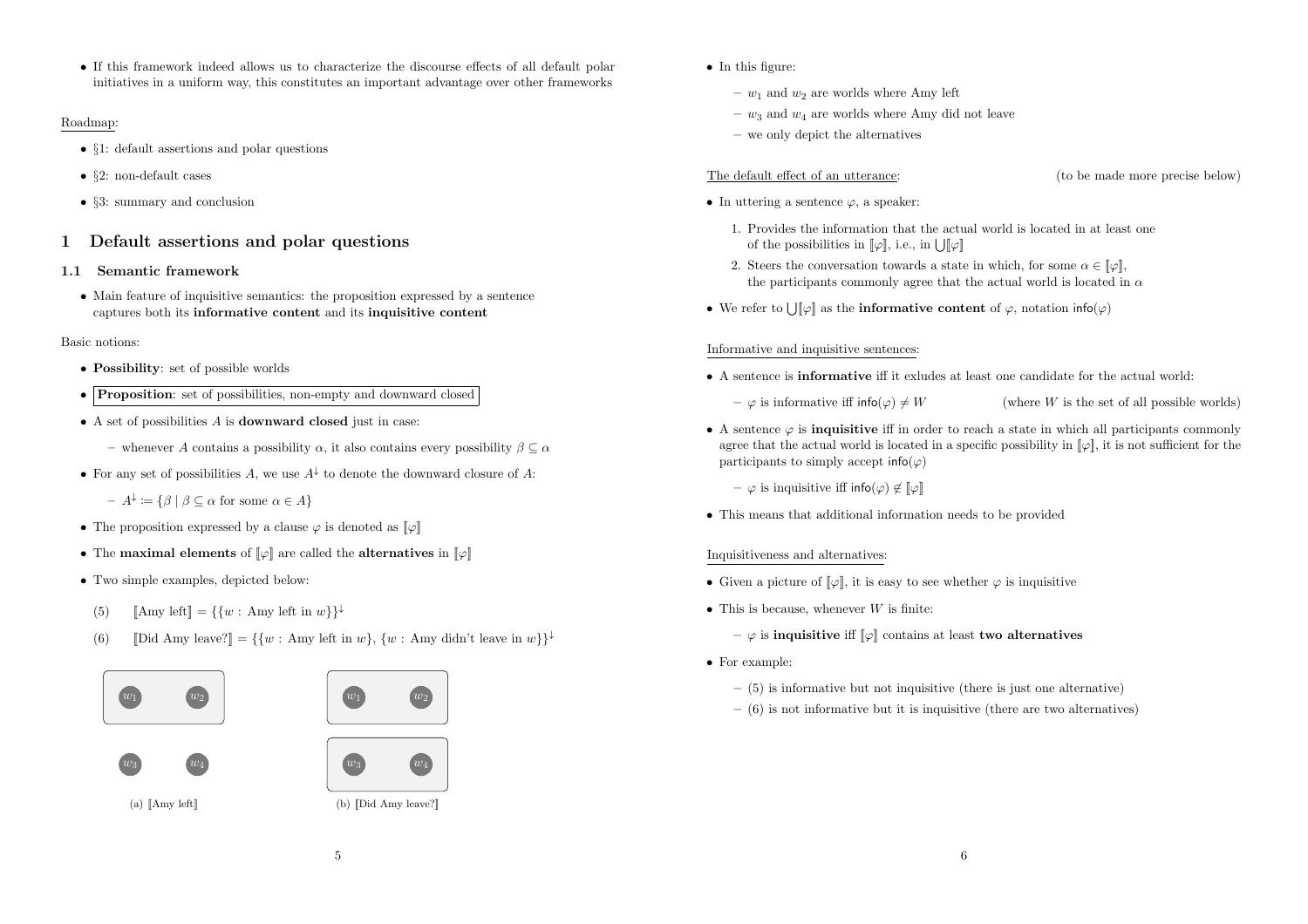# 1.2 Syntax and semantics of declaratives and interrogatives

- Syntactically, we assume that each clause comes with a certain **clause type marker**
- *•* These clause type markers affect both spell-out and semantic interpretation

| Syntactic representation          | Spell out             |
|-----------------------------------|-----------------------|
| DEC <sub>F</sub> Amy PAST leave   | Amy left.             |
| [INT <sub>P</sub> Amy PAST leave] | Did Amy leave?        |
| $[DECR$ Amy past leave            | Amy left?             |
| [INT <sub>T</sub> Amy PAST leave] | Amy left, didn't she? |

- *•* The semantic contribution of the clause type markers is very simple
- Since  $DEC_F/DEC_R$  and  $INT_P/INT_T$  have exactly the same semantics we suppress the subscripts:

$$
[\![{\rm DEC} \: \varphi ]\!] \coloneqq \{\bigcup [\![\varphi ]\!] \}^{\downarrow}
$$

 $[\![\text{int } \varphi]\!] := {\text{tr}} [\varphi], \overline{\bigcup [\![\varphi]\!]}{\text{tr}}$ 

- *•* Some examples:
- (7) **[**[ DEC Amy PAST leave  $\mathbb{I} = \{ \{w : \text{ Amy left in } w \} \}$
- (8)  $\left[\right]$  INT Amy past leave  $\left]\right] = \{ \{w : \text{Any left in } w \}, \{w : \text{ Amy didn't leave in } w \} \}$
- *•* Examples involving disjunction, which introduces multiple alternatives:
- (9)  $[\text{Amy or Bill left}] = \{\{w : a \text{ left in } w\}, \{w : b \text{ left in } w\}\}^{\downarrow}$
- (10) **[DEC Amy or Bill left**  $] = \{ \{w : a \text{ or } b \text{ left in } w \} \}$
- (11)  $\left[\right]$  INT Amy or Bill left  $\right] = \{ \{w : a \text{ or } b \text{ left in } w \}, \{w : \text{ neither } a \text{ nor } b \text{ left in } w \} \}$







#### $(c)$  [Amy or Bill left]

(d)  $[DEC \, Amy \, or \, Bill \, left]$ 

## Clause type markers as projection operators

- *•* Notice that for any ϕ:
	- [DEC  $\varphi$ ] is non-inquisitive, that is, **purely informative** (if not tautological)
	- [INT  $\varphi$ ] is non-informative, that is, **purely inquisitive** (if not tautological)
- In inquisitive semantics, propositions can be thought of as inhabiting a two-dimensional space
- The DEC and INT operators can then be seen as **projection operators**, mapping every proposition  $\llbracket \varphi \rrbracket$  to a purely inquisitive or a purely informative proposition:



• General idea: the common function of declarative and interrogative clause type markers across languages is to express such projection operators (cf. Roelofsen, 2013)

## 1.3 The discourse component

# Discourse contexts:

To capture the most basic discourse effects of default polar initiatives, discourse contexts must be modeled as involving, minimally, the following two elements:<sup>5</sup>

- 1. A list of discourse commitments DC*<sup>X</sup>* for each conversational participant *X*.
	- Each discourse commitment  $\alpha \in DC_X$  is a set of possible worlds
	- *X* presents herself as taking  $w_a$  to be contained in each  $\alpha \in DC_X$
- 2. A stack of proposals that have been made in the conversation so far to extend the participants' discourse commitments.
	- *•* We refer to this stack as the Table.
	- *•* If a certain proposal is made—placed on the Table—the conversation is steered toward a state where the proposal is settled.

<sup>5</sup>See Farkas and Bruce (2010), which in turn builds on a rich tradition of previous work on discourse (Hamblin, 1971; Stalnaker, 1978; Carlson, 1983; Clark, 1992; Ginzburg, 1996; Roberts, 1996; Gunlogson, 2001; Asher and Lascarides,  $2003$ : Büring,  $2003$ , among others).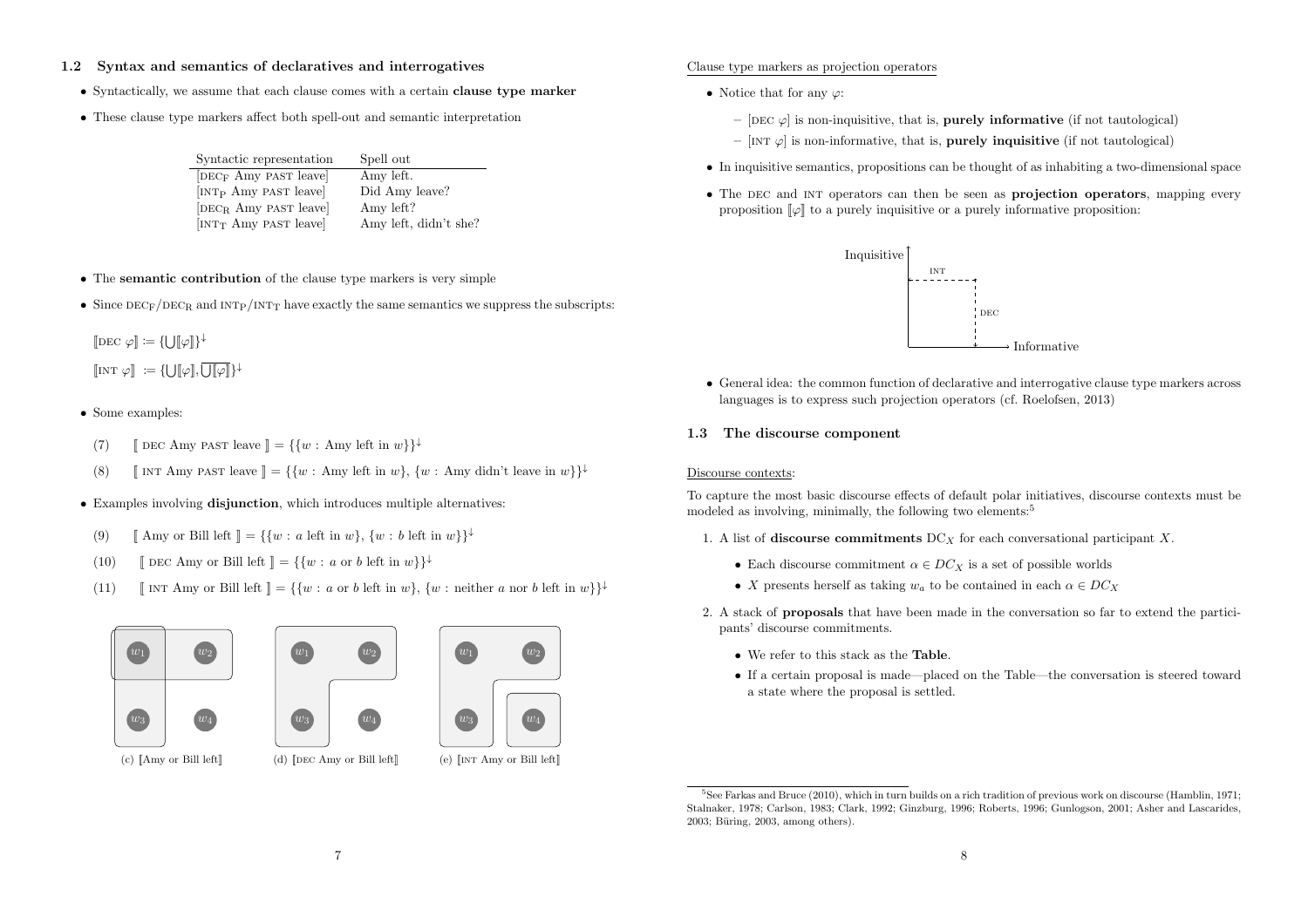## The contextual effect of default polar initiatives:

When a participant  $X$  utters a sentence  $\varphi$ , then by default (unless explicitly signaled otherwise) the discourse context is affected as follows:

- 1. The informative content of  $\varphi$ ,  $\bigcup [\varphi]$ , is added to  $DC_X$ .
- 2. The proposition expressed by  $\varphi$ ,  $[\varphi]$ , is put onto the Table.

#### Differences between declaratives and polar interrogatives:

- The proposition expressed by a declarative always contains a single alternative, which typically does not cover the entire logical space (unless the declarative is tautological)
- The proposition expressed by a polar interrogative typically contains two alternatives (unless the interrogative is tautological), which together always cover the entire logical space
- *•* As a result:
	- default assertions commit the speaker to a typically non-trivial alternative and steer the conversation towards a state where the other participants commit to it as well
	- default polar questions involve trivial speaker commitment, and steer the conversation towards agreement on one of the two alternatives

#### Result achieved so far:

- The semantics of declaratives and polar interrogatives completely determines the way they affect the discourse context in the default case
- The differences in contextual effect between default assertions and polar questions follow uniformly from differences in their semantics
- In Frege's terms, we have reduced the number of different forces that need to be stipulated. and shown, indeed, that both unmarked sentence types, falling declaratives and polar interrogatives, can be treated uniformly, as having one and the same default force

#### Possible objection:

- We avoided the stipulation of multiple forces, i.e., simplified the discourse component, but at the cost of making the semantics more complex
- *•* Response:
	- The richer semantic framework that we adopted can be motivated independently
	- $-$  For instance, it is needed to characterize the semantics of **embedded interrogatives**
	- Consider:
		- (12) Bill knows that Amy left.
		- (13) Bill knows whether Amy left.
- The two sentences clearly differ in content
- Assuming that the semantic content of a sentence is derived compositionally, this difference must be due to a semantic difference between the two embedded clauses
- $-$  This is easily and naturally captured in a semantic framework where the notion of meaning encompasses both informative and inquisitive content, but cannot be captured in a framework where meaning is identified with informative content only
- So taking inquisitive content into account is motivated independently
- As far as we can tell, stipulating multiple forces for default polar initiatives does not have such independent motivation
- The apparent need to do so only arises under a narrow conception of semantic meaning as informative content

# 2 Non-default initiatives

## 2.1 Preview

Default cases:

- *•* Default assertions: the speaker fully commits to one alternative
- Default polar questions: the speaker presents herself as being epistemically neutral relative to the two alternatives

#### Non-default cases:

- Non-default assertions: weaken the commitment associated with default assertions
- Non-default polar questions: renounce the neutrality of default polar questions

#### Empirical focus:

- Tag interrogatives:<sup>6</sup>
- (14) Suzanna is joining us, isn't she?
- *•* Rising declaratives:
- (15) Suzanna is joining us?

 $6$ We only consider tag interrogatives where the tag reverses the polarity of the anchor. Tag interrogatives where the tag does not reverse the polarity of the anchor, e.g., *Suzanna is joining us, is she?*, are known to behave differently in subtle ways. We further abstract away from differences in intonation, which are also known to sometimes result in subtle differences in interpretation. In both cases, the general nature of the observed differences is not very wellunderstood (see Ladd, 1981; Beyssade and Marandin, 2006; Reese and Asher, 2007; Malamud and Stephenson, 2011, among others, for discussion).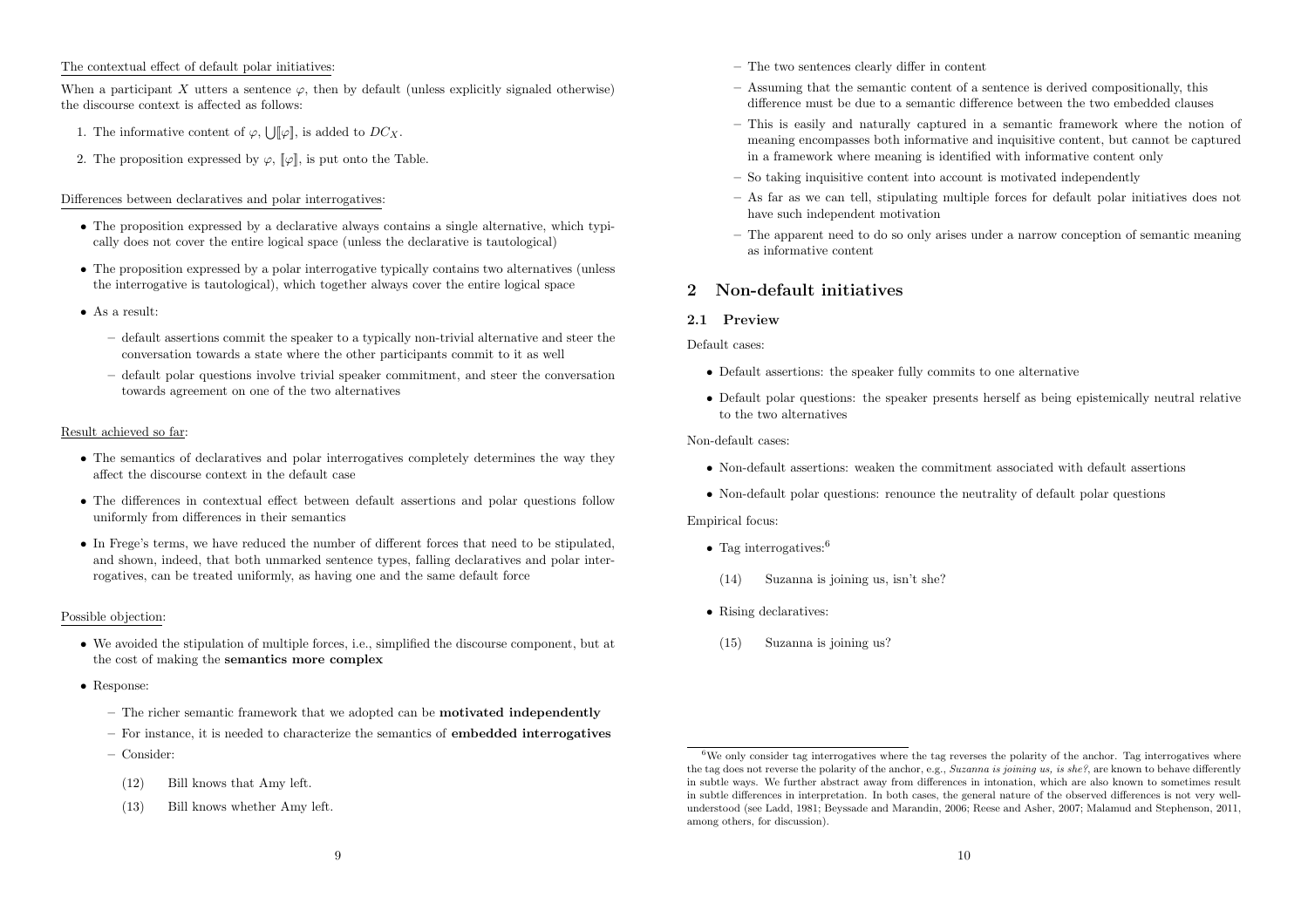Basic empirical contrasts to account for, four ice cream scenarios:

#### Context 1: Addressee eating neutrally, Speaker watching

- *•* Addressee is eating ice cream, with a neutral facial expression
- Speaker is watching, has never tasted the ice cream before
- $(16)$  a.  $\#$  It's tasty. b. Is it tasty? c.  $\#$  It's tasty, isn't it? d.  $#$  It's tasty?

# Context 2: Speaker eating, Addressee watching

- Speaker is eating ice cream
- Addressee is watching, has never tasted the ice cream before
- (17) a. It's tasty. b.  $\#$  Is it tasty? c.  $\#$  It's tasty, isn't it? d.  $#$  It's tasty?

#### Context 3: Speaker and Addressee both eating

- *•* Speaker and Addressee are eating ice cream from the same container
- (18) a. It's tasty. b.  $\#$  Is it tasty? c. It's tasty, isn't it? d.  $#$  It's tasty?

#### Context 4: Addressee eating with gusto, Speaker watching

- Addressee is eating ice cream with gusto
- Speaker is watching, has never tasted the ice cream before
- (19) a.  $\#$  It's tasty.
	- b. Is it tasty?
	- c.  $\#$  It's tasty, isn't it?
	- d. It's tasty?

Main theoretical distinctions that we will draw:<sup>7</sup>

- *•* Commitment as source vs. commitment as dependent
	- commitment as *source* is based on evidence the Speaker has independently of immediately preceding commitments made by other participants
	- commitment as *dependent* is based on an interlocutor's prior commitment as *source*; signals lack of independent evidence
- *•* Actual commitment vs. conditional commitment
	- actual commitment: default case
	- conditional commitment: commitment that becomes actual only under the condition that another participant commits as well in the future

Refined representations of discourse contexts:

- $\bullet$   $\text{DC}_X$ : structured into actual  $(\text{DC}^a_X)$  and conditional commitments (  $\text{DC}^c_X)$
- *•* Each of these, further divided into:
	- commitments with X as *source* ( $DC_X^{a,s}$  and  $DC_X^{c,s}$ )
	- commitments with X as *dependent* ( $DC_X^{a,d}$  and  $DC_X^{c,d}$ )



#### 2.2 Sources and dependents

Puzzle from Gunlogson (2008):

- (20) A: Stuart is in town. B: Yes, I saw him yesterday. / #Yes, I had no idea.
- (21) A: Stuart is not in town. B: No, he is on a holiday. / #No, I had no idea.

Main idea in Gunlogson (2008): when commiting to a certain possibility  $\alpha$ , a speaker X may signal the nature of the evidence that she has for making that commitment.

<sup>7</sup>Elaborating on Gunlogson (2008) and Malamud and Stephenson (2011).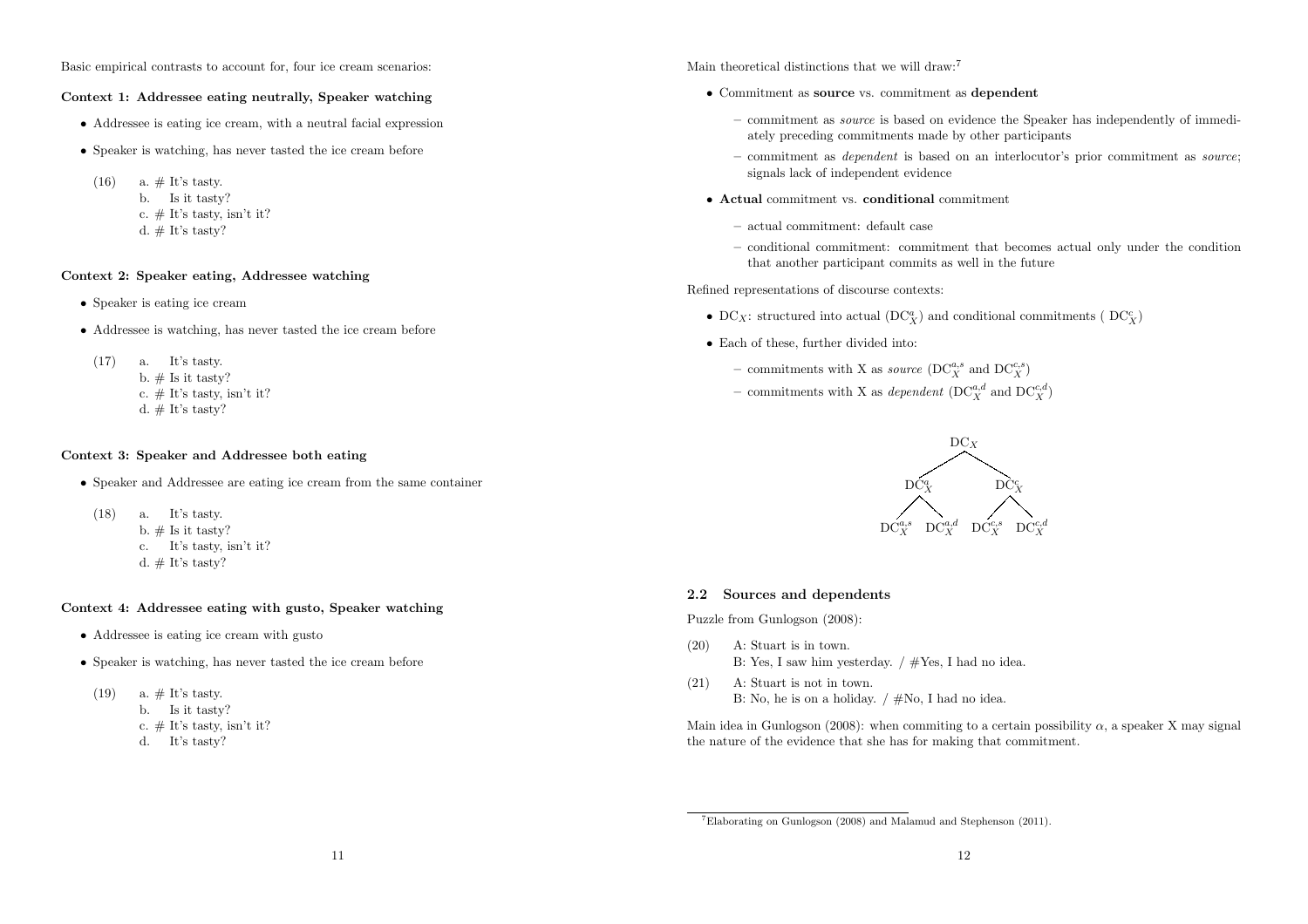- X is *source* for  $\alpha$  if she has evidence for  $\alpha$  that is independent of her interlocutor's commitment to  $\alpha$  in the current conversation.
- X is *dependent* relative to  $\alpha$  if her commitment to  $\alpha$  is based on an interlocutor's prior commitment to  $\alpha$ .

In the case of a default assertion:

- *•* Speaker presents herself as source for her commitment
- Addressee may present herself as co-source or as dependent

Reactions flanked by *yes* and *no* register the responder as source; *aha/oh* register the responder as dependent, in which case some other participant must be source.

- (22) A: Stuart is in town. B: Aha / Oh, I had no idea.  $\#\text{Aha} / \#\text{Oh}, \text{I knew that already.}$ 
	- $\bullet$  Default case: addition to actual commitment list as source—addition to  $\text{DC}_X^{a,s}$
	- Non-default case: addition to actual commitment list as dependent—addition to  $DC_X^{a,d}$ (as signaled for instance by *aha*, *oh*)

# Correct predictions:

- *• aha/oh* cannot be used as answers to polar questions
- (23) A: Is Susan coming to the movies with us? B: Yes. / #Aha. / #Oh.
- oh/aha, unlike *yes*, can be used to signal acceptance of an answer to an information seeking question
- (24) A: Does Frank have any kids? B: He has a son and a daughter. A: Aha/Oh.  $/ \#Yes.$
- *• yes* can be used to signal acceptance of an answer to a quiz question; *oh/aha* cannot:
- (25) A: So, Johnny, what's the capital of California? J: Sacramento. A: Yes, you're right. / #Aha. Let's go on now to a more difficult one.

# 2.3 Conditional commitments

• A participant *X*'s commitment to a possibility  $\alpha$  is conditional if she expresses willingness to commit to  $\alpha$  under the condition that one of her interlocutors commits to  $\alpha$  as well.

If a speaker commits conditionally to  $\alpha$ :

• The addressee should be a possible future source for  $\alpha$ 

- The speaker can be either source or dependent relative to  $\alpha$ 
	- If source, the speaker is ready to commit to  $\alpha$  as source once the addressee ratifies it.
	- If dependent, the speaker is ready to commit to  $\alpha$  as dependent if the addressee commits to it as source.
- *•* In either case, a conditional commitment is weaker than an actual commitment.

Introducing conditional commitments rather than actual ones is done via marked discourse moves.

# 2.4 Tag questions

(26) Suzanna is joining us, isn't she?

Terminology:

- *•* The initial declarative clause: the *anchor*
- *•* The adjoined interrogative clause: the *tag*
- The unique alternative in the proposition expressed by the anchor: the *anchor alternative*

#### Hybrid nature:

- *•* Similar to assertions, in that the Speaker is biased towards the anchor, and presents herself as having some independent evidence to support this bias, but there is no full commitment
- Similar to questions, in that the Addressee is normally supposed to respond

# The discourse effect of a tag question:

An utterance of a tag interrogative with anchor alternative  $\alpha$  by a participant *X* has the following effects on the discourse context:

- 1. The proposition  $\{\alpha,\overline{\alpha}\}^{\downarrow}$  is placed on the Table
- 2. *X* conditionally commits to  $\alpha$  as source:  $\alpha$  is added to  $DC_X^{c,s}$

Note: the fact that tag questions involve conditional commitments fits their non-default nature

Resulting contextual requirements:

- Addressee should be in a position to source either  $\alpha$  or  $\overline{\alpha}$
- Speaker should have some independent evidence for  $\alpha$ , because she presents herself as conditional source

# 2.5 Tentative assertions

Extensively discussed by Gunlogson (2001, 2008).

(27) Suzanna is joining us?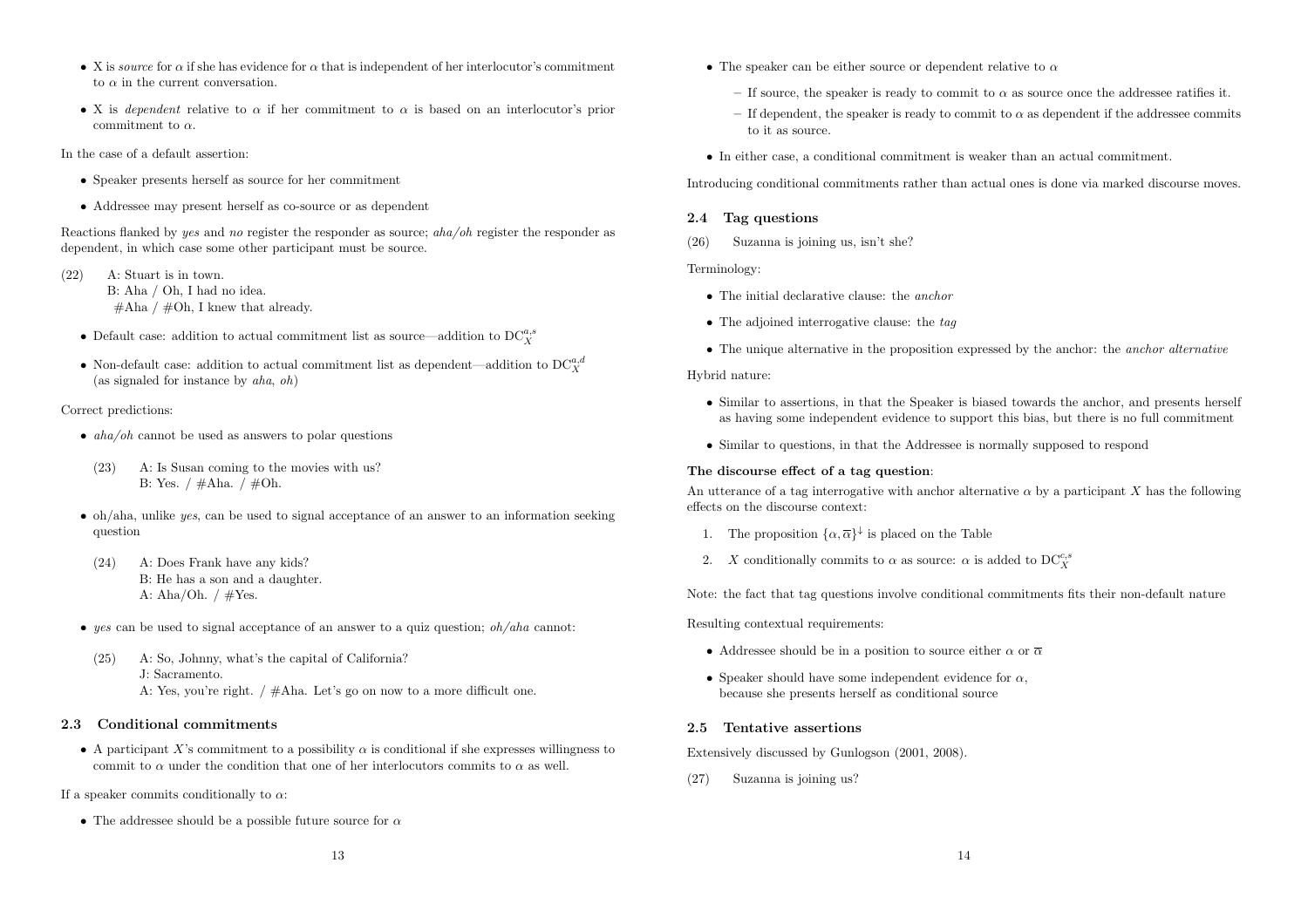#### Hybrid nature:

- Similar to assertions, in that some type of bias towards  $\alpha$  is expressed. but independent evidence is not necessary
- Similar to questions, in that a response is elicited from the Addressee

#### The discourse effect of a tentative assertion

An utterance of a rising declarative expressing the proposition  $\{\alpha\}^{\downarrow}$  by a participant *X* has the following effects on the discourse context:

- 1. The proposition  $\{\alpha\}^{\downarrow}$  is placed on the Table
- 2. *X* conditionally commits to  $\alpha$  as dependent:  $\alpha$  is added to  $DC_X^{c,d}$

Resulting contextual requirements:

- Addressee should be in a position to source either  $\alpha$  or  $\overline{\alpha}$
- Speaker should not be in a position to source  $\alpha$ , because she presents herself as dependent
- There should be a reason for the Speaker to conditionally commit to  $\alpha$  as dependent rather than simply asking a default polar question and thereby remain more neutral
- One reason could be that it is more likely in the given context that the Addressee will commit to  $\alpha$  than to  $\overline{\alpha}$

#### 2.6 Testing the account

Let's return to our four ice cream scenarios.

## Context 1: Addressee eating neutrally, Speaker watching

- *•* Addressee is eating ice cream, with a neutral facial expression
- *•* Speaker is watching, has never tasted the ice cream before
- $(28)$  a.  $\#$  It's tasty. b. Is it tasty? c.  $\#$  It's tasty, isn't it? d.  $#$  It's tasty?
- *•* Explanation:
	- The assertion and the tag question are bad, because they present the Speaker as (conditional) *source* for  $\alpha$ , which is inappropriate in the given context
	- The tentative assertion is bad because there is no good reason for the Speaker to conditionally commit to  $\alpha$  as dependent, rather than simply asking a default polar question and thereby remain more neutral

#### Context 2: Speaker eating, Addressee watching

- *•* Speaker is eating ice cream
- *•* Addressee is watching, has never tasted the ice cream before
- (29) a. It's tasty. b.  $\#$  Is it tasty? c.  $\#$  It's tasty, isn't it? d.  $#$  It's tasty?
- *•* Explanation:
	- The polar question, tag question, and tentative assertion are all bad because they require the Addressee to be a possible source for  $\alpha$ , which is impossible in the given context.

#### Context 3: Speaker and Addressee both eating

- *•* Speaker and Addressee are eating ice cream from the same container
- (30) a. It's tasty. b.  $\#$  Is it tasty? c. It's tasty, isn't it? d.  $#$  It's tasty?
- *•* Explanation:
	- The polar question is bad because it presents the Speaker as being neutral, and the tentative assertion is bad because it presents the Speaker as not having independent evidence, which is inappropriate in the given context.
	- The assertion and tag question are fine because they present the Speaker as (conditional) source for one of the alternatives.
	- The tag question, unlike the assertion, elicits an explicit response from the Addressee that ratifies the Speaker's conditional commitment.

#### Context 4: Addressee eating with gusto, Speaker watching

- Addressee is eating ice cream with gusto
- Speaker is watching, has never tasted the ice cream before
- $(31)$  a.  $\#$  It's tasty. b. Is it tasty? c.  $\#$  It's tasty, isn't it? d. It's tasty?
- *•* Explanation:
	- The assertion and tag question are bad because they present the Speaker as (conditional) source for  $\alpha$ .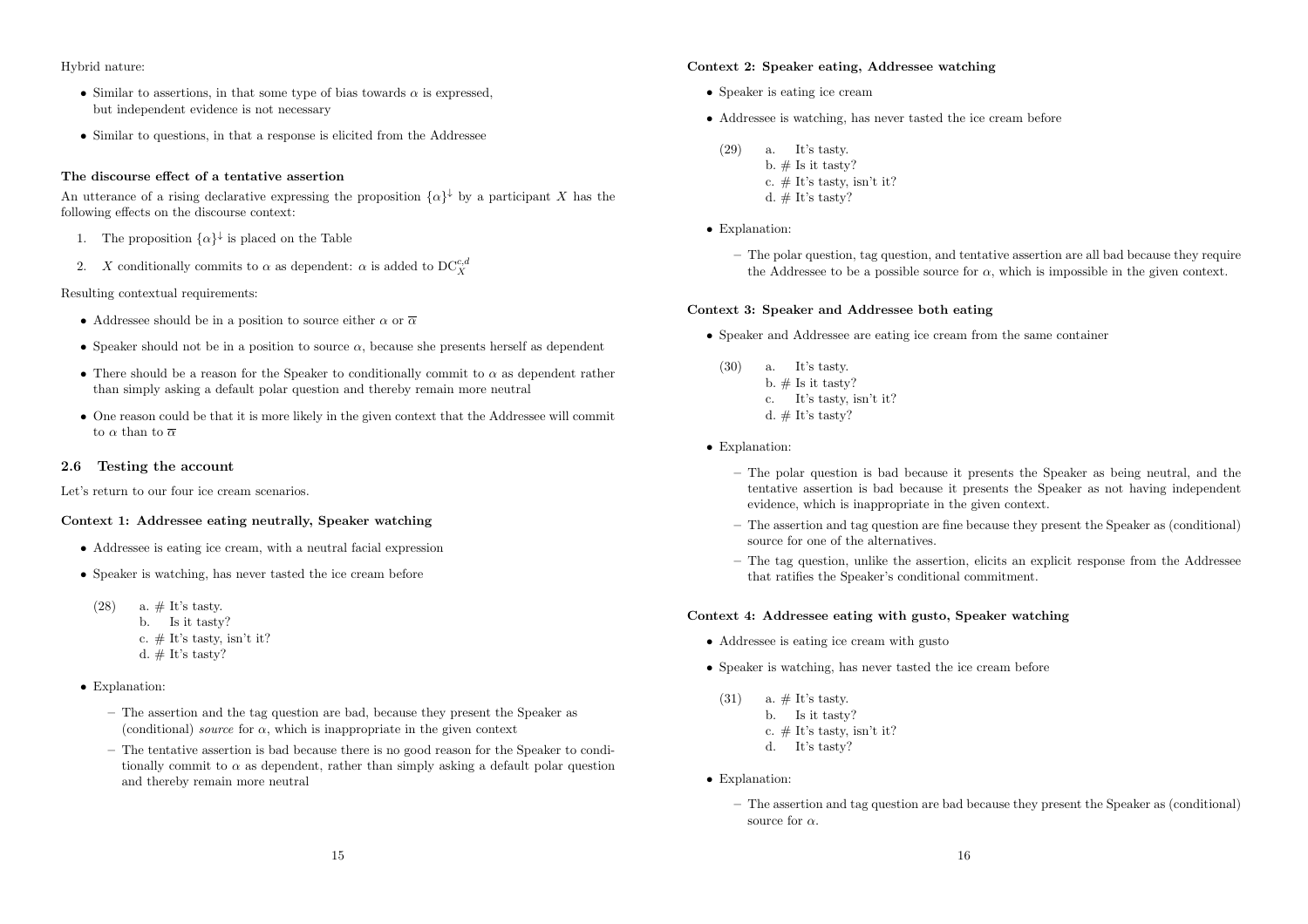– The tentative assertion is fine, because the Speaker lacks independent evidence for  $\alpha$ , but at the same time there is good reason to expect that the Addressee will commit to  $\alpha$  rather than to  $\overline{\alpha}$ 

Additional prediction:

*• yes* or *no* can be used in response to tag questions and tentative assertions, but not *oh*/*aha*.

# 3 Conclusion

Aims:

- balance the semantic and discourse facets of the analysis of various types of declaratives and polar interrogatives in such a way as to separate default cases from more complex ones
- account for all the default cases in a uniform way
- *•* extend the account to non-default cases

Results:

- *•* Commonalities across all the cases we considered:
	- semantic core: all sentence-types express the same kind of propositions
	- uttering a sentence  $\varphi$  raises the issue of locating the actual world within one of the possibilities in  $\llbracket \varphi \rrbracket$
	- moreover, it commits the Speaker (conditionally or unconditionally) to the informative content of the sentence:  $w_a$  must be located in  $\iiint \varphi$ ]
- *•* Differences:
	- single alternative vs. multiple alternatives
	- trivial vs. non-trivial commitment
	- actual vs. conditional commitment
	- commitment as source or as dependent

# References

- Alonso-Ovalle, L. (2006). *Disjunction in Alternative Semantics*. Ph.D. thesis, University of Massachusetts, Amherst.
- AnderBois, S. (2011). *Issues and alternatives*. Ph.D. thesis, University of California Santa Cruz.
- Asher, N. and Lascarides, A. (2003). *Logics of Conversation*. Cambridge University Press.
- Beyssade, C. and Marandin, J.-M. (2006). From complex to simple speech acts: a bidimensional analysis of illocutionary forces. In R. Fernández and D. Schlangen, editors, *Brandial '06: Proceedings of the 10th Workshop on the Semantics and Pragmatics of Dialogue (SemDial-10)*. University of Potsdam.
- Büring, D. (2003). On d-trees, beans, and accents. *Linguistics and Philosophy*, **26**, 511–545.

Carlson, L. (1983). *Dialogue Games*. Reidel, Dordrecht.

- Ciardelli, I. (2009). Inquisitive semantics and intermediate logics. Master Thesis, University of Amsterdam.
- Ciardelli, I. and Roelofsen, F. (2011). Inquisitive logic. *Journal of Philosophical Logic*, 40(1), 55–94.
- Ciardelli, I., Groenendijk, J., and Roelofsen, F. (2012). Inquisitive semantics. NASSLLI lecture notes.
- Ciardelli, I., Groenendijk, J., and Roelofsen, F. (2013). Inquisitive semantics: a new notion of meaning. *Language and Linguistics Compass*, 7(9), 459–476.
- Clark, H. (1992). *Arenas of Language Use*. University of Chicago Press, Chicago.
- Farkas, D. and Bruce, K. (2010). On reacting to assertions and polar questions. *Journal of semantics*, 27, 81–118.
- Farkas, D. and Roelofsen, F. (2012). Polar initiatives and polarity particle responses in an inquisitive discourse model. Submitted for publication.
- Frege, G. (1918). Der Gedanke. *Beitrage zur Philosophie des Deutschen Idealismus*, 1, 58–77. Translated as Frege (1956).
- Frege, G. (1956). The thought: A logical inquiry. *Mind*, 56(259), 289–311.
- Ginzburg, J. (1996). Dynamics and the semantics of dialogue. In J. Seligman, editor, *Language, Logic, and Computation*, volume 1.
- Groenendijk, J. and Roelofsen, F. (2009). Inquisitive semantics and pragmatics. Presented at the Workshop on Language, Communication, and Rational Agency at Stanford.
- Gunlogson, C. (2001). *True to Form: Rising and Falling Declaratives as Questions in English*. Ph.D. thesis, University of California at Santa Cruz.

Gunlogson, C. (2008). A question of commitment. *Belgian Journal of Linguistics*, 22, 101–136.

Hamblin, C. I. (1971). Mathematical models of dialogue. *Theoria*, 37, 130–155.

- Hamblin, C. L. (1973). Questions in Montague English. *Foundations of Language*, 10, 41–53.
- Karttunen, L. (1977). Syntax and semantics of questions. *Linguistics and Philosophy*, 1, 3–44.
- Kratzer, A. and Shimoyama, J. (2002). Indeterminate pronouns: The view from Japanese. In Y. Otsu, editor, *The Proceedings of the Third Tokyo Conference on Psycholinguistics*, pages 1–25.
- Ladd, R. (1981). A first look at the semantics and pragmatics of negative questions and tag questions. In *Proceedings of Chicago Linguistics Society, Volume 17* , pages 164–171. CLS.
- Malamud, S. and Stephenson, T. (2011). Three ways to avoid commitments: Declarative force modifiers in the conversational scoreboard. In *Proceedings of the 15th Workshop on the Semantics and Pragmatics of Dialogue*, pages 74–83.